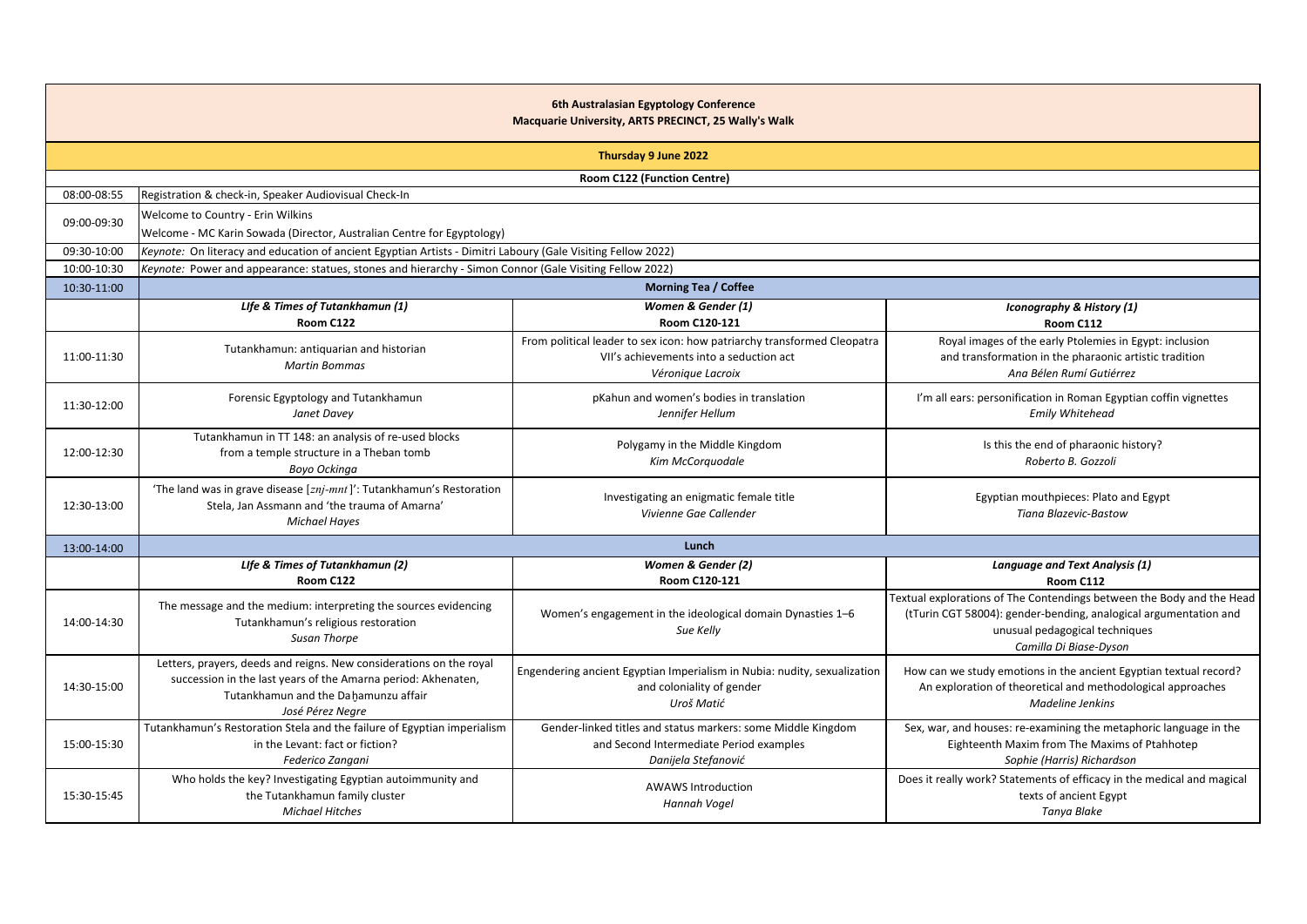|             |                                                                                                                                                                            | 6th Australasian Egyptology Conference<br>Macquarie University, ARTS PRECINCT, 25 Wally's Walk        |                                                                                                                                         |
|-------------|----------------------------------------------------------------------------------------------------------------------------------------------------------------------------|-------------------------------------------------------------------------------------------------------|-----------------------------------------------------------------------------------------------------------------------------------------|
| 15:45-16:30 |                                                                                                                                                                            | Afternoon Tea / Coffee                                                                                |                                                                                                                                         |
|             | Life & Times of Tutankhamun (3)<br>Room C122                                                                                                                               | Women & Gender (3)<br>Room C120-121                                                                   | New Kingdom (1)<br>Room C112                                                                                                            |
| 16:30-17:00 | The royal statues of the Tutankhamun tomb<br>Dina Mohsen Hassan Abdel-Aal                                                                                                  | The female figurines in ancient Egypt:<br>Memphis collection of the Cairo Museum<br>Marwa Abdel Razek | Mining gold for Amun: Papyrus IFAO 'Document A' and the realities of<br>Egyptian gold expeditions<br>Julien Cooper                      |
| 17:00-17.30 | Measuring the effect of the Aton-religion on the Tutankhamun objects: a<br>paleographic study of the four shrines of the king Tutankhamun<br>Mona Mostafa Mohamed El-Sayed | Gifts to the Gods - Female Figurines in New Kingdom Egypt                                             | High priests, god's fathers and thieves: an overview of a study of<br>the temple personnel of Montu in the New Kingdom<br>David Chapman |
|             | "Tutankhamun" in the Libyan Period<br>Karim Mohsen El Ridy                                                                                                                 | Joanne Backhouse                                                                                      | Reviewing a wooden chair in the NMEC JE 56353<br>Nermeen Samir                                                                          |
| 18:00-19:45 |                                                                                                                                                                            | <b>Conference Reception</b>                                                                           |                                                                                                                                         |

|             |                                                                                                                                          | 6th Australasian Egyptology Conference<br>Friday 10 June 2022                                                         |                                                                                                                                     |
|-------------|------------------------------------------------------------------------------------------------------------------------------------------|-----------------------------------------------------------------------------------------------------------------------|-------------------------------------------------------------------------------------------------------------------------------------|
| 08:00-08:55 | Registration & check-in, Speaker Audiovisual Check-In                                                                                    |                                                                                                                       |                                                                                                                                     |
|             | <b>Archaeological Sites</b><br>Room C122                                                                                                 | Old Kingdom (1)<br>Room C120-121                                                                                      | New Kingdom (2)<br>Room C112                                                                                                        |
| 09:00-09:30 | The powerbrokers of Elephantine<br>Thérèse Clarke                                                                                        | The mummy of Djau and the chronology of the late Old Kingdom<br>Anita Quiles, Karin Sowada, Naguib Kanawati           | Investigating the Hypostyle Halls at Karnak: the decorative program of<br>the Khonsu Temple<br>Gillian Smith                        |
| 09:30-10:00 | We all say it's prominent, but what does Qubbet el-Hawa's<br>placement tell us about its origin?<br>Reuben Hutchinson-Wong               | Ankhtify's marshes: The ecological and geographical impact of<br>late Old Kingdom climate change<br>John William Burn | Thutmose II: re-evaluating the evidence for an elusive king<br>of the early Eighteenth Dynasty<br><b>Trent Hugler</b>               |
| 10:00-10:30 |                                                                                                                                          | <b>Morning Tea /Coffee</b>                                                                                            |                                                                                                                                     |
|             | Iconography (2)<br>Room C122                                                                                                             | <b>Environmental Research</b><br>Room C120-121                                                                        | <b>Early Dynastic Egypt</b><br>Room C112                                                                                            |
| 10:30-11:00 | Active participation of tomb owners in scenes of the hippopotamus hunt<br>in Middle Kingdom tombs and its significance<br>Georaia Barker | Dog burials found in the Dendara necropolis<br>Mary Hartley                                                           | Serekhs and the Cemetery: Tarkhan during the Nagada IIIC1 Period<br>Lisa Mawdsley                                                   |
| 11:00-11:30 | 'One of a kind'. Newly discovered workshop scenes<br>in the tomb of Wahty<br>Michelle Hampson                                            | The Brooklyn snake papyrus: why the enigmatic $k3r3$ is a chameleon<br>Linda Evans                                    | Horus, Seth and Ra in the Second Dynasty:<br>a re-evaluation of gods and kingship<br>Scott J. Allan                                 |
| 11.30-11.45 | Individuality in tomb scenes from the Old and Middle Kingdom<br>Natasha Baramilis                                                        | The Reclusive Hermit? The history of the crab in ancient Egypt<br><b>Heather Johnston</b>                             | An investigation of the link between changing titles and<br>administrative reforms in Early Dynastic Egypt<br><b>Matthew George</b> |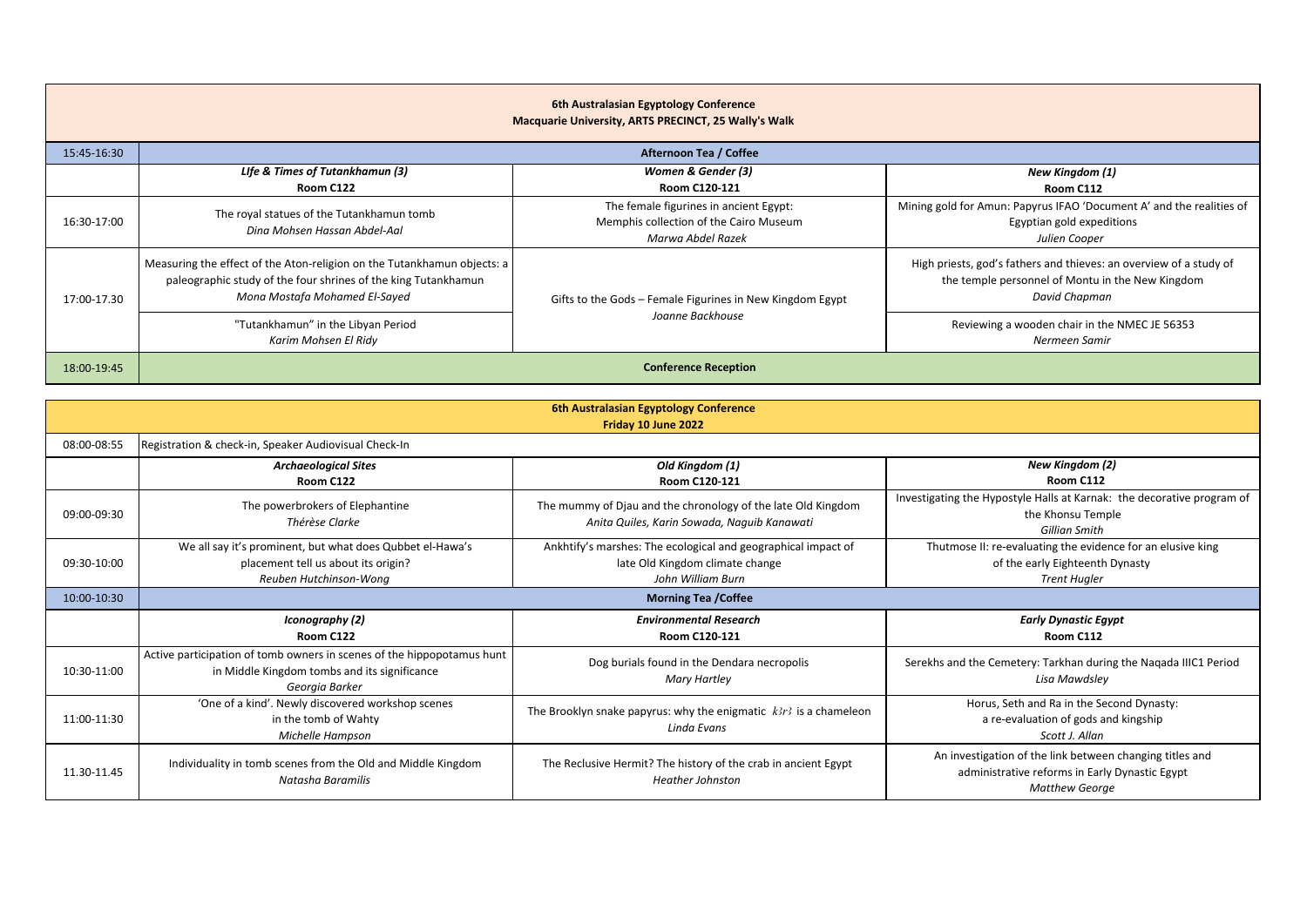|             |                                                                                      | 6th Australasian Egyptology Conference<br>Macquarie University, ARTS PRECINCT, 25 Wally's Walk |                                                                                                                                          |
|-------------|--------------------------------------------------------------------------------------|------------------------------------------------------------------------------------------------|------------------------------------------------------------------------------------------------------------------------------------------|
| 11.45-12:00 | Introducing the Old Kingdom musical ensemble scenes database<br><b>Austin Megier</b> | The welfare effects of branding cattle in the New Kingdom<br>Laura Harris                      | The Neolithic Badarian culture of Egypt: a review of social complexity<br>through objects of long-distance exchange<br>Eleonora Ferretti |
| 12:00-13:00 |                                                                                      | Lunch                                                                                          |                                                                                                                                          |
| 13:00-      | Chau Chak Wing Museum Visit - board buses at Macquarie                               |                                                                                                |                                                                                                                                          |
|             | Alternative: Macquarie University History Museum                                     |                                                                                                |                                                                                                                                          |

|                                                                                    | Posters @ the Conference                                                                             |                                                                                                                          |
|------------------------------------------------------------------------------------|------------------------------------------------------------------------------------------------------|--------------------------------------------------------------------------------------------------------------------------|
| Funerary apotropaic devices in Egypt's Old Kingdom<br>Kefie Blair                  | Then and Now: challenging the European construction<br>of ancient Egyptian culture<br>Genevieve Holt | The New Kingdom cemeteries at Gurob:<br>towards an archaeology of group belonging in ancient Egypt<br><b>Tracy Lakin</b> |
| Πέρσης τῆς ἐπιγονῆς: identity and status in Ptolemaic Egypt<br>Georgios Dalakouras | Painted by fire: an investigation of Predynastic black-topped pottery<br><b>Meredith Stewart</b>     |                                                                                                                          |

|             |                                                                                                                                                                                                                | 6th Australasian Egyptology Conference<br>Saturday 11 June 2022                       |  |
|-------------|----------------------------------------------------------------------------------------------------------------------------------------------------------------------------------------------------------------|---------------------------------------------------------------------------------------|--|
| <b>Time</b> | Room C122                                                                                                                                                                                                      |                                                                                       |  |
| 08:00-08:55 | Registration & check-in, Speaker Audiovisual Check-In                                                                                                                                                          |                                                                                       |  |
| 09:00-09:15 | Opening Remarks and Welcome by Centre for Ancient Cultural Heritage and Environment (CACHE)                                                                                                                    |                                                                                       |  |
| 09:15-09:45 | Metallurgy and the silver bracelets of queen Hetepheres from early 4th Dynasty Giza - Karin Sowada, Gil Davis, Timothy Murphy, Damian Gore                                                                     |                                                                                       |  |
| 09:45-10:15 | Moral and calculative elements in Egyptian warfare in the Empire Period - Tony Spalinger                                                                                                                       |                                                                                       |  |
| 10:15-10:45 | Archaeologies of afterlives at the Amarna cemeteries - Anna Stevens                                                                                                                                            |                                                                                       |  |
| 10:45-11:00 | <b>Morning Tea / Coffee</b>                                                                                                                                                                                    |                                                                                       |  |
|             | Projects                                                                                                                                                                                                       | Old Kingdom (2)                                                                       |  |
|             | Room C122                                                                                                                                                                                                      | Room C120-121                                                                         |  |
| 11:00-11:30 | The Nicholson Collection Mummy Project:<br>new discoveries through new approaches<br>Conni Lord, James Fraser                                                                                                  | The Seshemnefer dilemma: genealogy and succession<br>Gemma Green                      |  |
| 11.30-12.00 | What is and what is not in the early Middle Kingdom:<br>a case for the role of boundaries<br>Anna-Latifa Mourad                                                                                                | The different faces of the goddess Ma'at in the Egyptian Old Kingdom<br>Shyam Lee-Joe |  |
|             | Transforming archaeological knowledge on Beni Hassan: theorising the<br>development and cultural effects of a digital archaeological archive<br>Alexandra Woods, Julia Hamilton, Nicolle Leary, Sara Hany Abed |                                                                                       |  |
| 12.00-12:30 | "Remember me": funerary practices and memory at the monasteries of<br>Egypt from the fourth to the tenth century CE<br>Alice Younger                                                                           | An Introduction to disability in ancient Egypt<br>Hannah Vogel                        |  |
|             |                                                                                                                                                                                                                | Composite-creatures of dynastic Egypt: representation and identity<br>Khyya Ryder     |  |